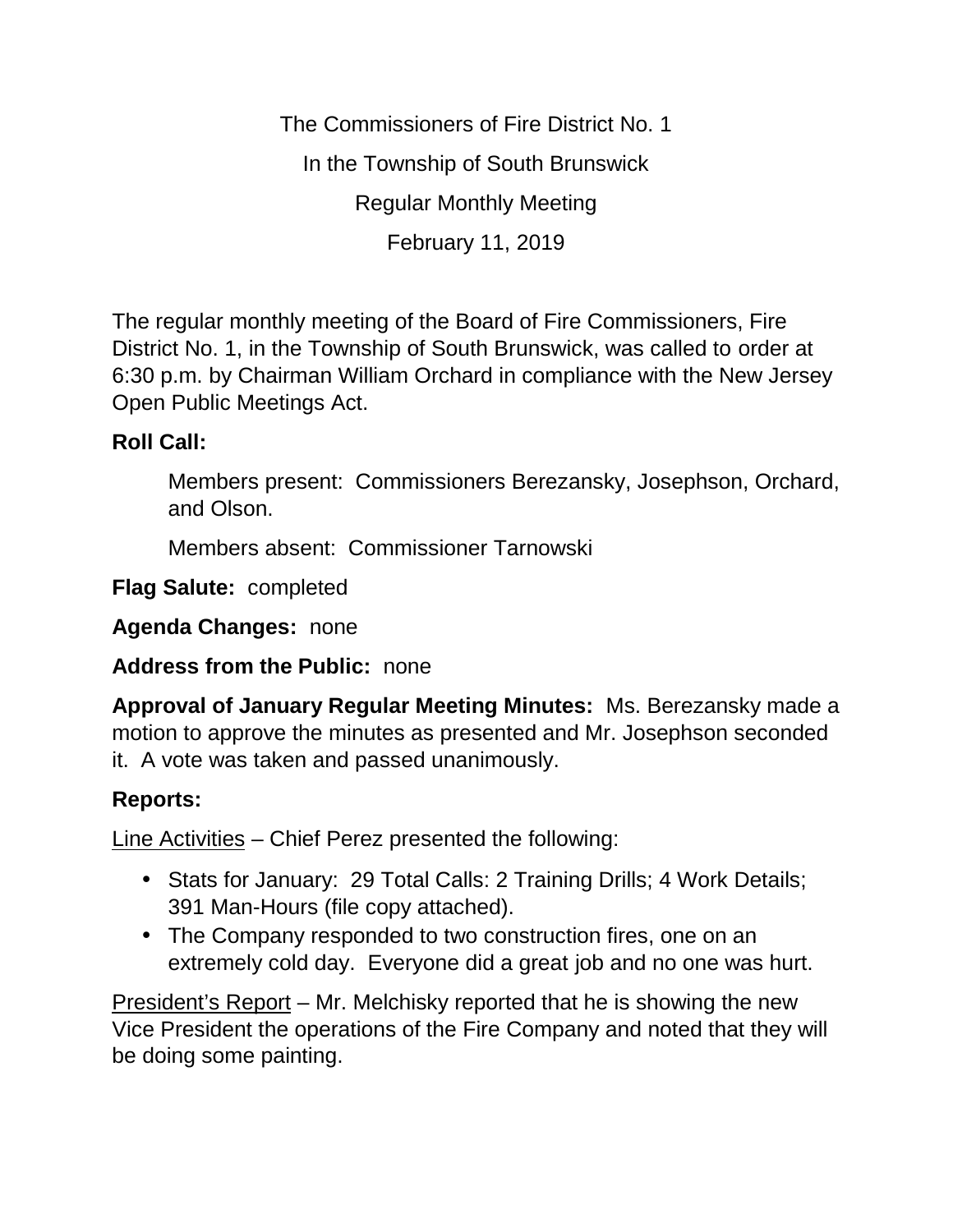Treasurer's Report/Voucher List – Ms. Berezansky presented the report (file copy attached). She reported that all bills have been paid and everything is up to date. Also, currently there is approximately \$321K in the bank account, which will cover the election costs.

After review of the Voucher List, Mr. Olson made a motion to approve the List as presented and Mr. Josephson seconded it. A vote was taken and passed.

Secretary's Report – Mr. Olson reported that the election is this coming Saturday; don't forget to vote!

File Coordinator's Report – Mr. Perez presented the following:

- 1. There was a problem with the sprinkler system at Station 23, which was taken care of.
- 2. There were two problems with the bay doors on the Rescue Squad's side. One issue was taken care of; the other will be repaired this coming week.
- 3. As for the upcoming election, the machines will be delivered on Thursday and set up on Saturday. All the ballots were done and delivered to the County Clerk. As for the cost, the Company that handled it has provided the pricing for their work, as well as sending them out. The cost for handling the returns has not been received.
- 4. The Financial Audit is in the process.

Chairman's Report – Mr. Orchard reiterated that everyone needs to vote on Saturday, as there is a question of the Absentee Ballots and when they will be counted.

## Standing Committee Reports –

*Fire Company Liaison –* nothing to report.

*Rescue Squad Liaison –* no report.

*Public Relations –* website is running well.

*State Association –* the next meeting will be in March.

*Insurance –* everything is paid up.